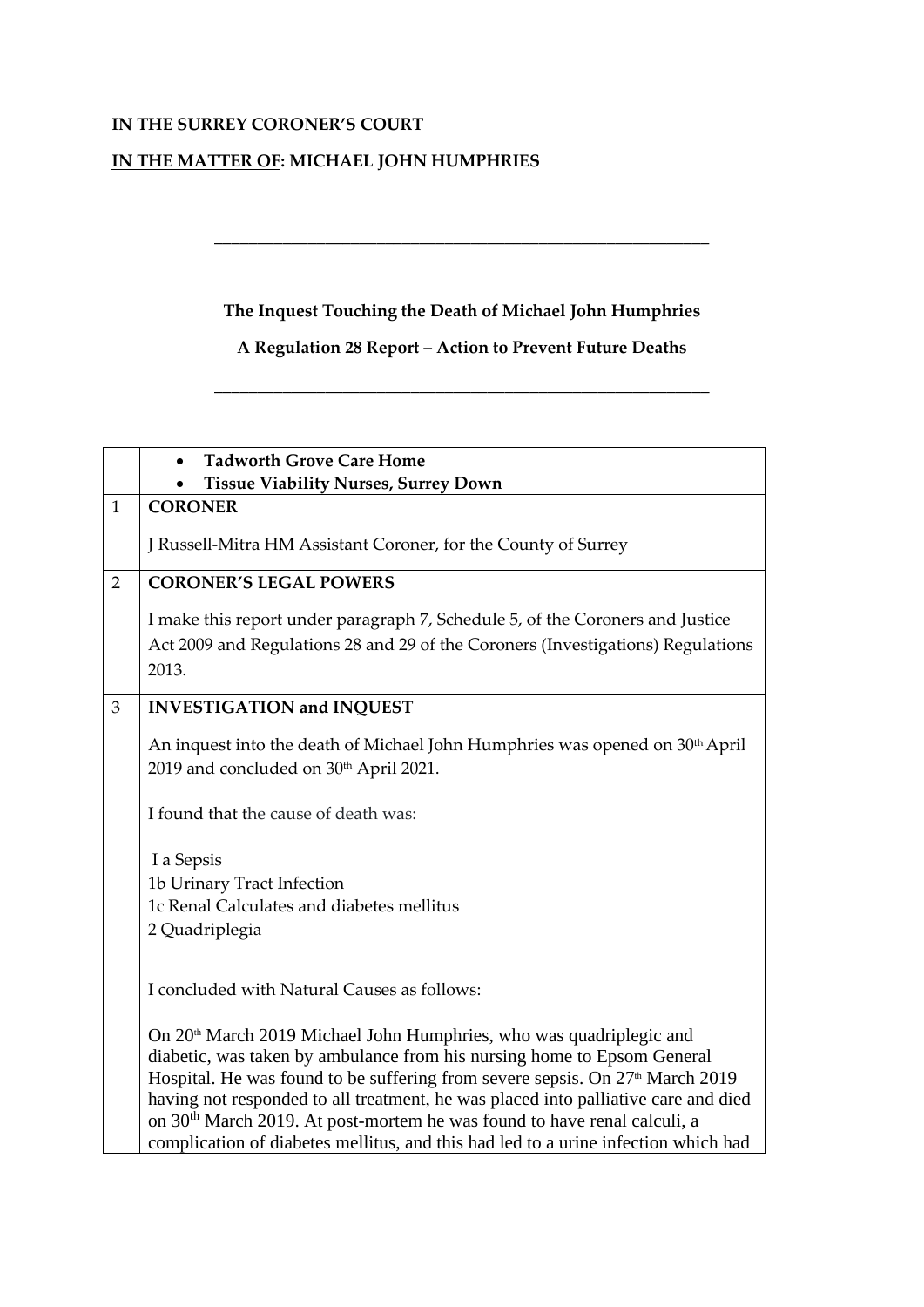|                |                                                                                                                                    | led to sepsis, as a result of which he died.                                                                                                                                                                                                                                                                                                                                                                                                                                                                                                                                                                                                                                                                                                                                                                                                                                                    |  |
|----------------|------------------------------------------------------------------------------------------------------------------------------------|-------------------------------------------------------------------------------------------------------------------------------------------------------------------------------------------------------------------------------------------------------------------------------------------------------------------------------------------------------------------------------------------------------------------------------------------------------------------------------------------------------------------------------------------------------------------------------------------------------------------------------------------------------------------------------------------------------------------------------------------------------------------------------------------------------------------------------------------------------------------------------------------------|--|
|                | <b>Natural Causes</b>                                                                                                              |                                                                                                                                                                                                                                                                                                                                                                                                                                                                                                                                                                                                                                                                                                                                                                                                                                                                                                 |  |
|                | I adjourned consideration of whether to write a report for the prevention of<br>future deaths for further evidence to be provided. |                                                                                                                                                                                                                                                                                                                                                                                                                                                                                                                                                                                                                                                                                                                                                                                                                                                                                                 |  |
| $\overline{4}$ | i.                                                                                                                                 | In 2017 Michael was admitted to Tadworth Grove Care Home. He had<br>been admitted with an indwelling catheter and had a history of urinary<br>tract infections. He was also admitted with a Tbar cushion which had no<br>instructions and none were sought for it. It is believed that it was for<br>neurorehabilitation purposes, but it is not clear how or in what way it<br>was to be used.                                                                                                                                                                                                                                                                                                                                                                                                                                                                                                 |  |
|                | ii.                                                                                                                                | Michael's catheter was removed sometime in 2018 and he used<br>incontinence pads instead. He was doubly incontinent. After the catheter<br>was removed Michael's recurring UTIs seemed to improve.                                                                                                                                                                                                                                                                                                                                                                                                                                                                                                                                                                                                                                                                                              |  |
|                | iii.                                                                                                                               | The home also understood that tissue viability was a complex area and<br>they had undergone some extra training for it, but I have heard that they<br>were not confident about identification or treatment of more complex<br>wounds and that they relied on the Tissue Viability Nurses ("TVN"). The<br>TVN service for Surrey Downs was one full time TVN and one part-time<br>TVN. Referral was via fax.                                                                                                                                                                                                                                                                                                                                                                                                                                                                                     |  |
|                | iv.                                                                                                                                | Michael developed pressure sores on his toes and heel which were first<br>noted on 5 <sup>th</sup> January 2019 and was seen by GP and also referred. Those<br>were looked after well and were healing appropriately. However, in<br>order to elevate his leg, the staff incorrectly used the Tbar cushion he<br>had been admitted with - this led to the development of a pressure ulcer<br>on his leg where the cushion had been placed incorrectly. This was first<br>noticed by a nurse who found a dressing had been applied to his leg: no<br>one can identify who applied the dressing to the leg.                                                                                                                                                                                                                                                                                       |  |
|                | v.                                                                                                                                 | The staff made several referrals to the GP who visited on 18 <sup>th</sup> January<br>2019 and on 25 <sup>th</sup> January 2019 when she noted redness around the<br>wound and prescribed antibiotics for suspected cellulitis. In fact, the<br>TVN explained that the redness was likely the extent of the pressure<br>damage itself. A referral had been made to the TVN team on 20 <sup>th</sup> January<br>2019 and they spoke by telephone on 21 <sup>st</sup> January 2019 but did not<br>consider that a visit to Michael was needed. TVN did visit after the home<br>staff remained concerned and sent a second referral. This did lead the<br>TVN to visit on 4 <sup>th</sup> February 2019 and the use of the Tbar cushion was<br>discovered, advice given, and the practice discontinued. Learning<br>investigations were undertaken both internally and by Safeguarding and<br>CQC. |  |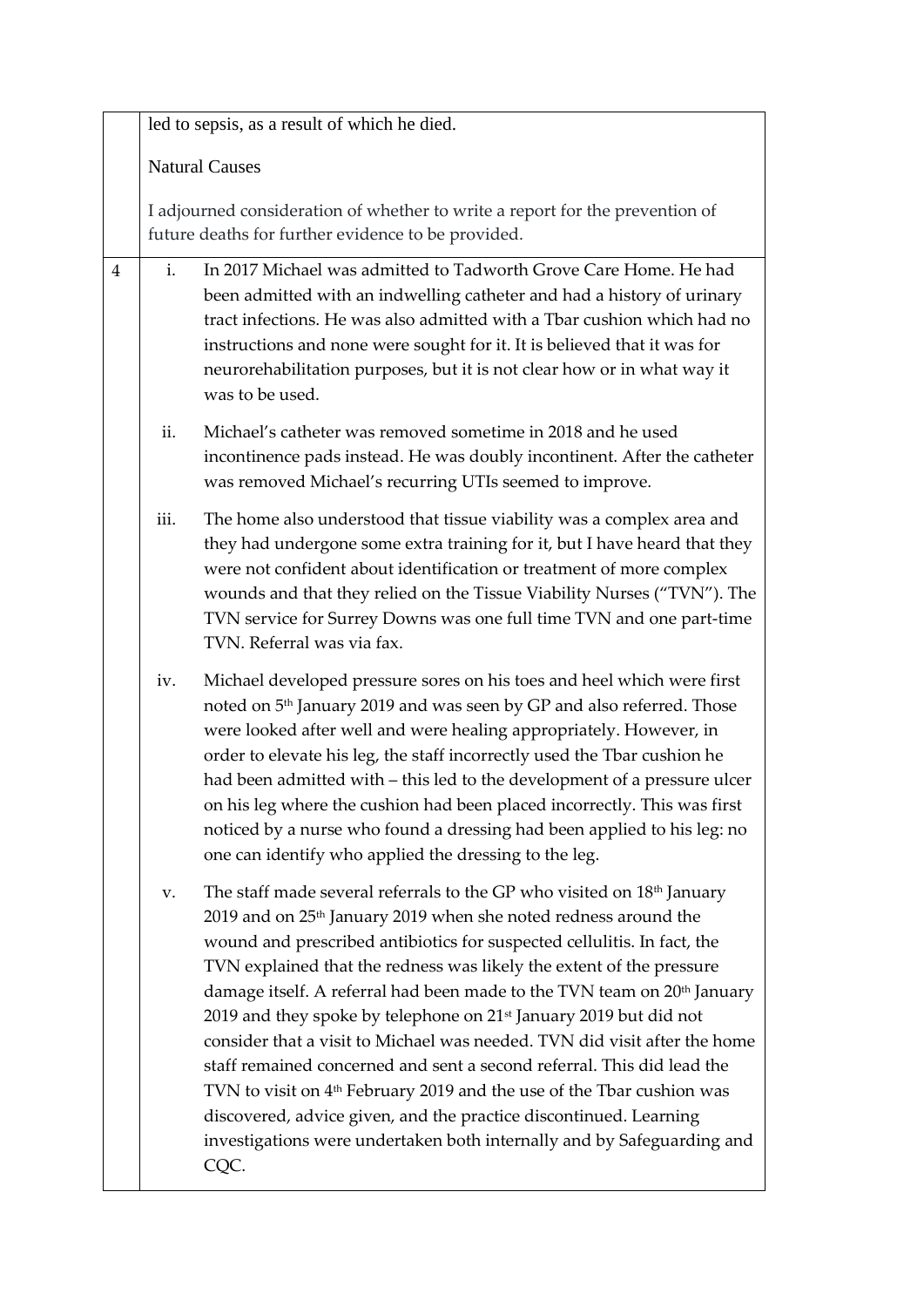|   | vi.   | Wounds of these kind especially in bedbound diabetic elderly patients<br>are complex in aetiology, development and treatment. The wound was<br>treated first by the nursing staff and then on advice from the TVN.                                                                                                                                                                                                                                                                            |
|---|-------|-----------------------------------------------------------------------------------------------------------------------------------------------------------------------------------------------------------------------------------------------------------------------------------------------------------------------------------------------------------------------------------------------------------------------------------------------------------------------------------------------|
|   | vii.  | Michael did not show any major signs of deteriorating health this is clear<br>from the nursing notes: on occasion he refused to eat or drink but this<br>was not a consistent pattern. His intake was noted in the notes and<br>charts that had been in place had been discontinued. Michael also did<br>not want to be turned over in bed but was moved regularly for pad<br>changing, personal care, eating, drinking and other necessary activities<br>which was on average about 3 hours. |
|   | viii. | Michael's clinical observations were taken regularly, and his wound<br>checked daily. The wound enlarged and sloughy, did not show signs of<br>infection and his clinical observations were normal.                                                                                                                                                                                                                                                                                           |
|   | ix.   | On 20 <sup>th</sup> March 2019 a Care Assistant went to give him breakfast and<br>found him to look significantly unwell. A nurse was called, and<br>observations confirmed that he was very unwell with likely sepsis and<br>after a call to the GP an ambulance was called. There was some hiatus<br>due to difficulty of handover and the expectations of the paramedics that<br>a nurse would attend the hospital.                                                                        |
|   | X.    | Michael was admitted to hospital and immediately treated with broad<br>spectrum antibiotics. He had sepsis from either his leg wound or from a<br>UTI.                                                                                                                                                                                                                                                                                                                                        |
|   | xi.   | TVN attended and treated the wound and considered that it was not<br>showing signs of infection and had shown signs of improvement.                                                                                                                                                                                                                                                                                                                                                           |
|   | xii.  | There was potential for an infection to be present in the bone under the<br>wound and so the wound was investigated for osteomyelitis which was<br>not found to be present.                                                                                                                                                                                                                                                                                                                   |
|   | xiii. | Full investigation was not continued because Michael did not respond to<br>the antibiotics and was placed into palliative care on 27 <sup>th</sup> March 2019                                                                                                                                                                                                                                                                                                                                 |
|   | xiv.  | Michael died on 30th March 2019.                                                                                                                                                                                                                                                                                                                                                                                                                                                              |
| 5 |       | <b>CORONER'S CONCERNS</b>                                                                                                                                                                                                                                                                                                                                                                                                                                                                     |
|   |       | During the course of the inquest the evidence revealed matters giving rise to<br>concern. In my opinion there is a risk that future deaths could occur unless<br>action is taken. In the circumstances it is my statutory duty to report to you.                                                                                                                                                                                                                                              |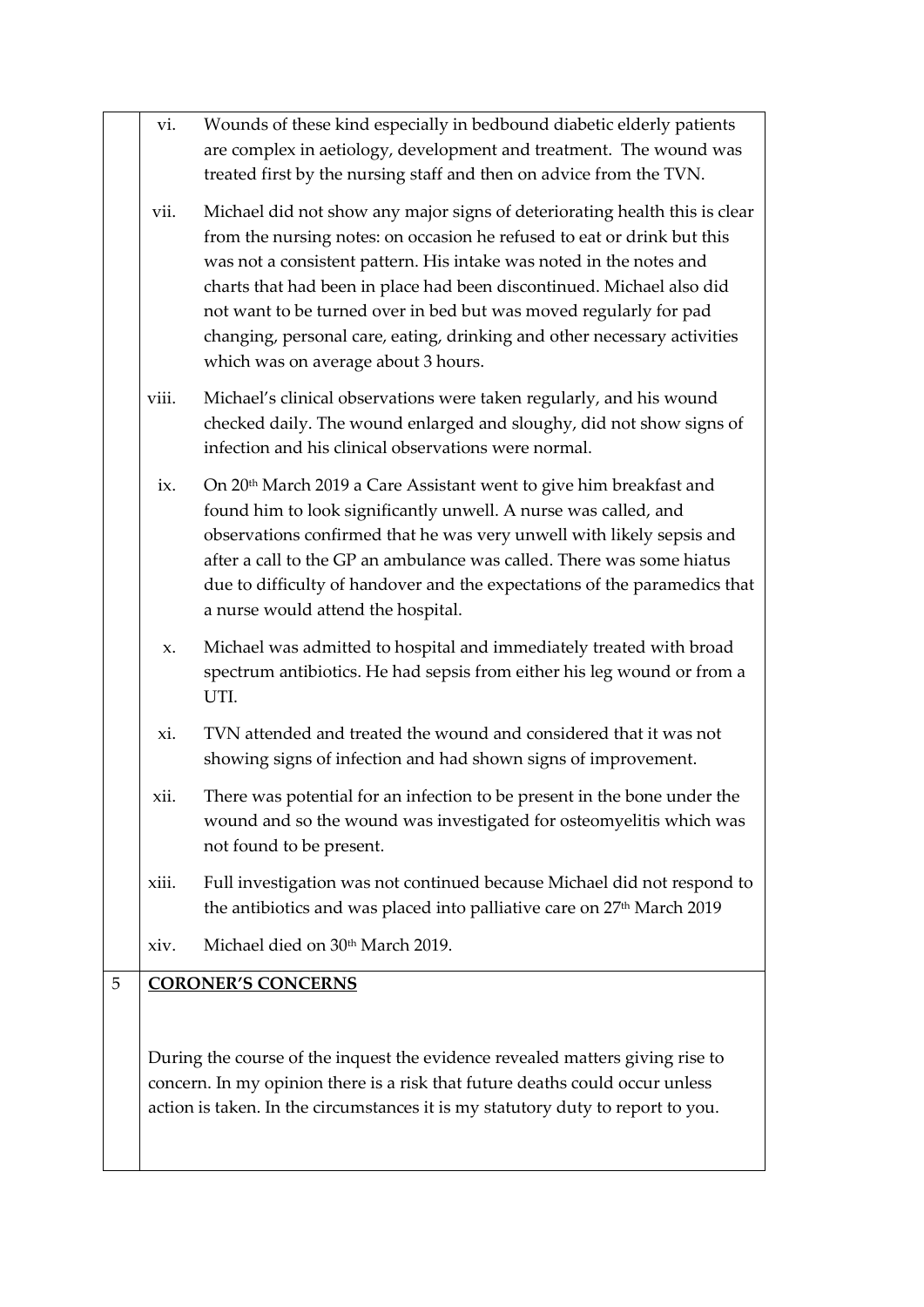|   | The MATTERS OF CONCERN are as follows. -                                                                                                                                                                                                                                                                                   |  |  |
|---|----------------------------------------------------------------------------------------------------------------------------------------------------------------------------------------------------------------------------------------------------------------------------------------------------------------------------|--|--|
|   | 1. Tbar cushion arrived with Michael without any information on its<br>proper use.                                                                                                                                                                                                                                         |  |  |
|   | 2. I have seen the documentation from the care home where the wound<br>tracking documents are poorly filled in and incorrect information has<br>been recorded. This has made it more difficult to chart the progress of<br>this wound.                                                                                     |  |  |
|   | 3. Wound care knowledge was not adequate.                                                                                                                                                                                                                                                                                  |  |  |
|   | 4. Provision of correct dressings not available to non-TVN professionals.                                                                                                                                                                                                                                                  |  |  |
|   | Referral system with TVNs was not useful in Michael's case. Initial<br>5.<br>consultation by telephone was unable to identify issues that would have<br>assisted wound care.                                                                                                                                               |  |  |
|   | 6. Information may be useful to National Wound Care Strategy.                                                                                                                                                                                                                                                              |  |  |
| 6 | <b>ACTION SHOULD BE TAKEN</b>                                                                                                                                                                                                                                                                                              |  |  |
|   | In my opinion action should be taken to prevent future deaths and I believe<br>your organisation has the power to take such action.                                                                                                                                                                                        |  |  |
| 7 | YOUR RESPONSE                                                                                                                                                                                                                                                                                                              |  |  |
|   | You are under a duty to respond to this report within 56 days of the date of this<br>report. I, the coroner, may extend the period.                                                                                                                                                                                        |  |  |
|   | Your response must contain details of action taken or proposed to be taken,<br>setting out the timetable for action. Otherwise, you must explain why no action<br>is proposed.                                                                                                                                             |  |  |
| 8 | <b>COPIES and PUBLICATION</b>                                                                                                                                                                                                                                                                                              |  |  |
|   | I have sent a copy of my report to the Chief Coroner and to the following<br><b>Interested Persons;</b>                                                                                                                                                                                                                    |  |  |
|   | Family                                                                                                                                                                                                                                                                                                                     |  |  |
|   | CQC                                                                                                                                                                                                                                                                                                                        |  |  |
|   | <b>GP</b>                                                                                                                                                                                                                                                                                                                  |  |  |
|   | I am also under a duty to send the Chief Coroner a copy of your response.                                                                                                                                                                                                                                                  |  |  |
|   | The Chief Coroner may publish either or both in a complete or redacted or<br>summary form. He may send a copy of this report to any person who he<br>believes may find it useful or of interest. You may make representations to me,<br>the coroner, at the time of your response, about the release or the publication of |  |  |